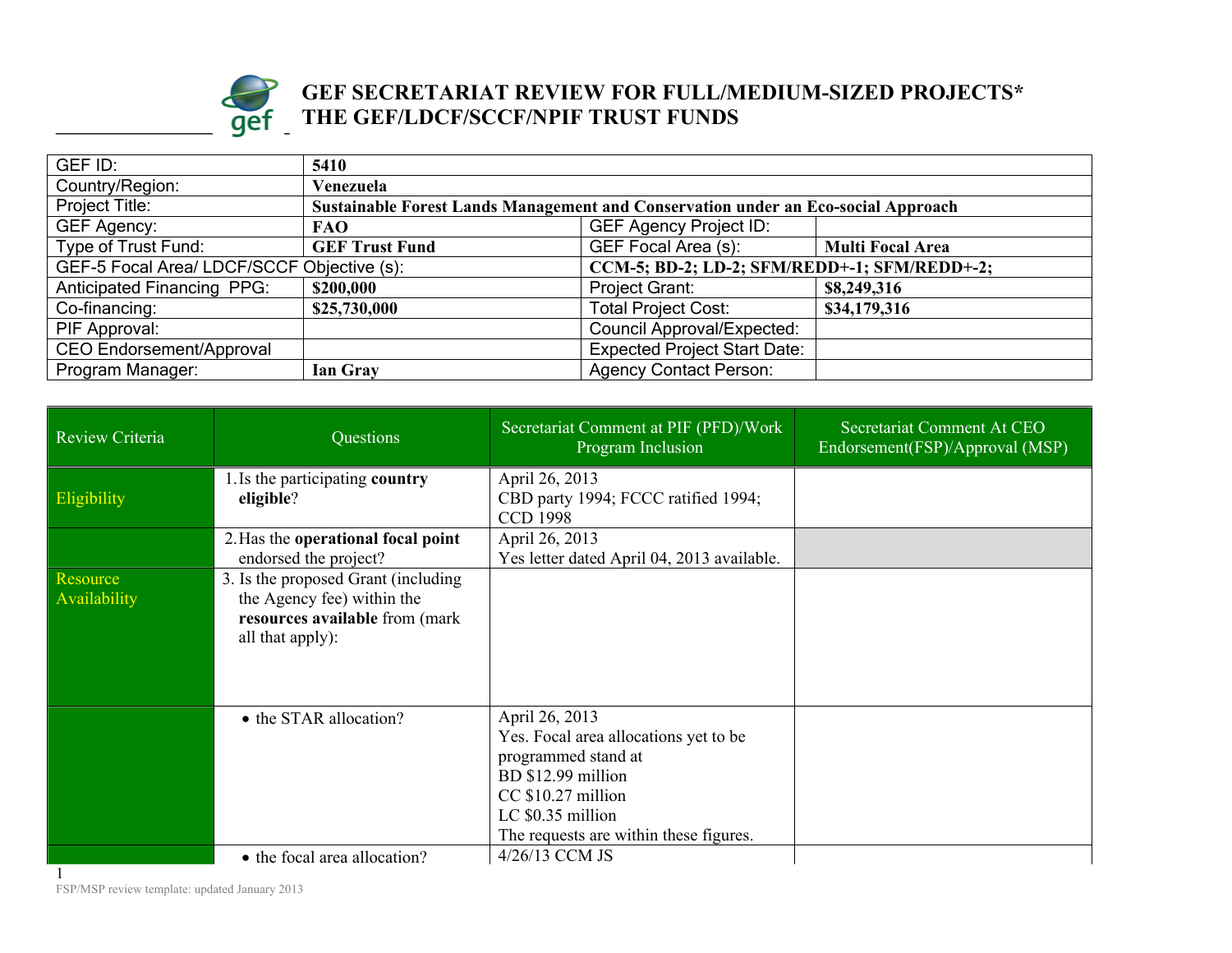|                            |                                                                                                                                                                                                                  | available through the CCM allocation for<br>the country.                                                                                                                                                                                                               |
|----------------------------|------------------------------------------------------------------------------------------------------------------------------------------------------------------------------------------------------------------|------------------------------------------------------------------------------------------------------------------------------------------------------------------------------------------------------------------------------------------------------------------------|
|                            | • the LDCF under the principle of<br>equitable access                                                                                                                                                            |                                                                                                                                                                                                                                                                        |
|                            | • the SCCF (Adaptation or<br>Technology Transfer)?                                                                                                                                                               |                                                                                                                                                                                                                                                                        |
|                            | • the Nagoya Protocol Investment<br>Fund                                                                                                                                                                         |                                                                                                                                                                                                                                                                        |
|                            | • focal area set-aside?                                                                                                                                                                                          |                                                                                                                                                                                                                                                                        |
|                            | 4. Is the project aligned with the<br>focal area/multifocal areas/<br>LDCF/SCCF/NPIF results<br>framework and strategic<br>objectives?<br>For BD projects: Has the project<br>explicitly articulated which Aichi | April 26, 2013<br>Please identify which Aichi Targets the<br>project will contribute to and provide<br>indicators.<br>4/26/13 CCM JS                                                                                                                                   |
| <b>Strategic Alignment</b> | Target(s) the project will help<br>achieve and are SMART<br>indicators identified, that will be<br>used to track progress toward<br>achieving the Aichi target(s).                                               | Not entirely. The project intends to<br>contribute towards CCM-5 objective.<br>However alignment of the project with<br>the results framework is not clear. Please<br>see comments for section 7.<br>July 11, 2013<br>Additional details in text provided.<br>Cleared. |
|                            | 5. Is the project consistent with the<br>recipient country's national<br>strategies and plans or reports<br>and assessments under relevant<br>conventions, including NPFE,<br>NAPA, NCSA, NBSAP or NAP?          | April 26, 2013<br>Yes consistent with national strategies.<br>4/26/13 CCM JS<br>Yes. The project is consistent with the<br>First National Communication of<br>Venezuela that stresses to seek<br>opportunities for mitigation through the<br>forest sector.            |
|                            | 6. Is (are) the <b>baseline</b> $project(s)$ ,<br>including problem(s) that the<br>baseline project(s) seek/s to<br>address, sufficiently described and                                                          | April 26, 2013<br>Baseline is adequately described.<br>4/26/13 CCM JS                                                                                                                                                                                                  |
| 2                          | based on sound data and                                                                                                                                                                                          | The main threats to Venezuelan forests                                                                                                                                                                                                                                 |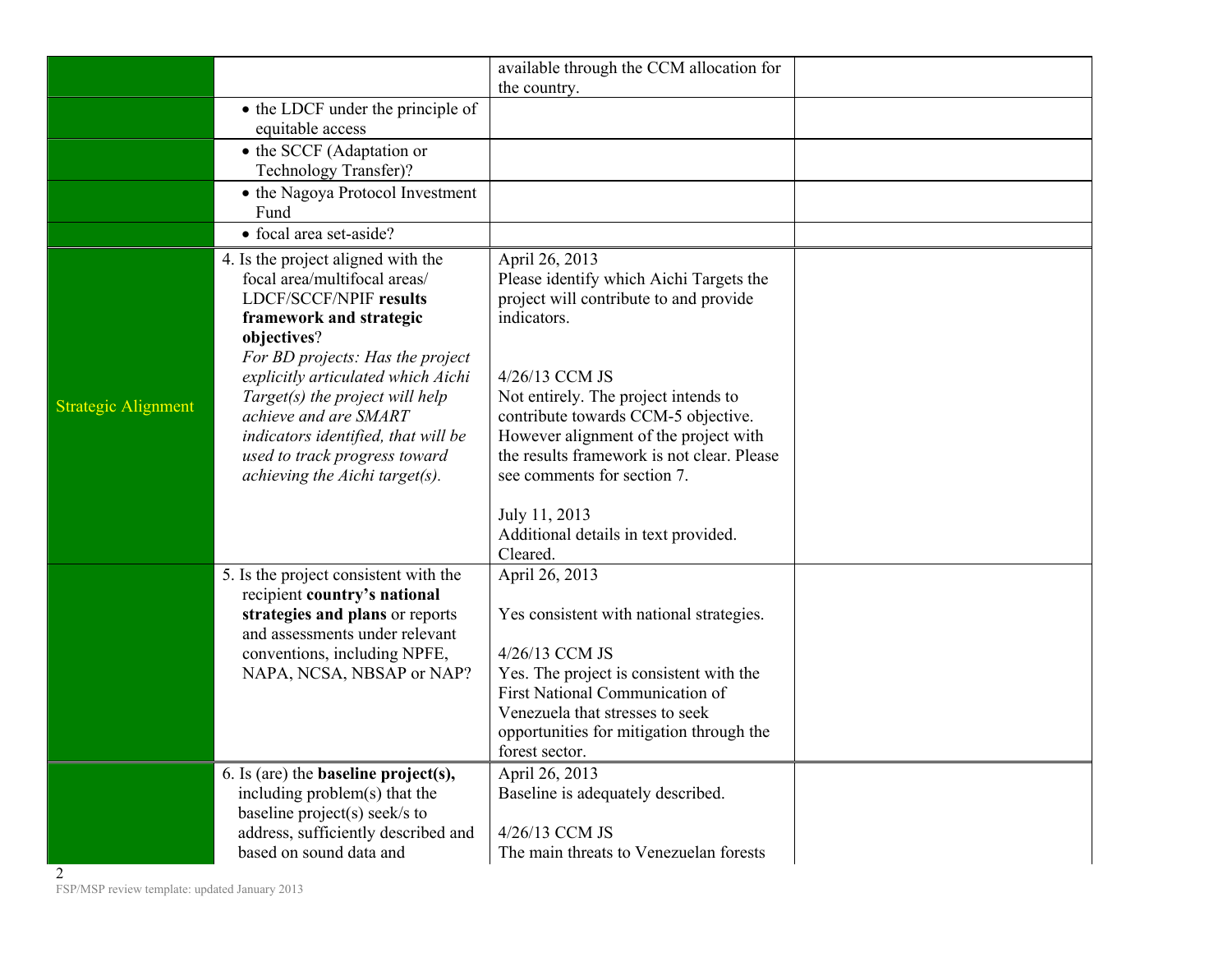|                                                    |                                                                                                                                  | urban expansion and mining. The PIF<br>also highlights poor concession planning<br>and lack of compliance with the<br>management plans by the private<br>companies as an issue.                                                                                                                                       |  |
|----------------------------------------------------|----------------------------------------------------------------------------------------------------------------------------------|-----------------------------------------------------------------------------------------------------------------------------------------------------------------------------------------------------------------------------------------------------------------------------------------------------------------------|--|
| <b>Project Design</b>                              |                                                                                                                                  | Also relevant to CCM, the PIF describes<br>deficiencies in the current NFI and<br>highlights the need to determine methods<br>of determining carbon stored in different<br>forest types in the country.                                                                                                               |  |
|                                                    | 7. Are the components, outcomes<br>and outputs in the project<br>framework (Table B) clear,<br>sound and appropriately detailed? | April 26, 2013<br>Please provide some more information on<br>how all the information, standards etc.<br>will result in improved management on<br>the ground.                                                                                                                                                          |  |
|                                                    |                                                                                                                                  | Component 1:<br>Although the improvement of the SINIB<br>could support improved forest<br>management, it is not clear how the<br>project will actually effect a change of<br>management on the ground. How does<br>the project plan to ensure the information<br>available through the SINIB is taken up<br>and used? |  |
|                                                    |                                                                                                                                  | 4/25/13 CCM JS<br>For expected outputs please provide the<br>source of geospatial information. Please<br>provide information about the<br>participative mechanism. How will it be<br>implemented throughout the country and<br>who will be involved in monitoring of<br>forest coverage and emissions.                |  |
| 3<br>FSP/MSP review template: updated January 2013 |                                                                                                                                  | For expected outcome 1.2, please include<br>knowledge and valuation of carbon along<br>with biodiversity in the improved forest                                                                                                                                                                                       |  |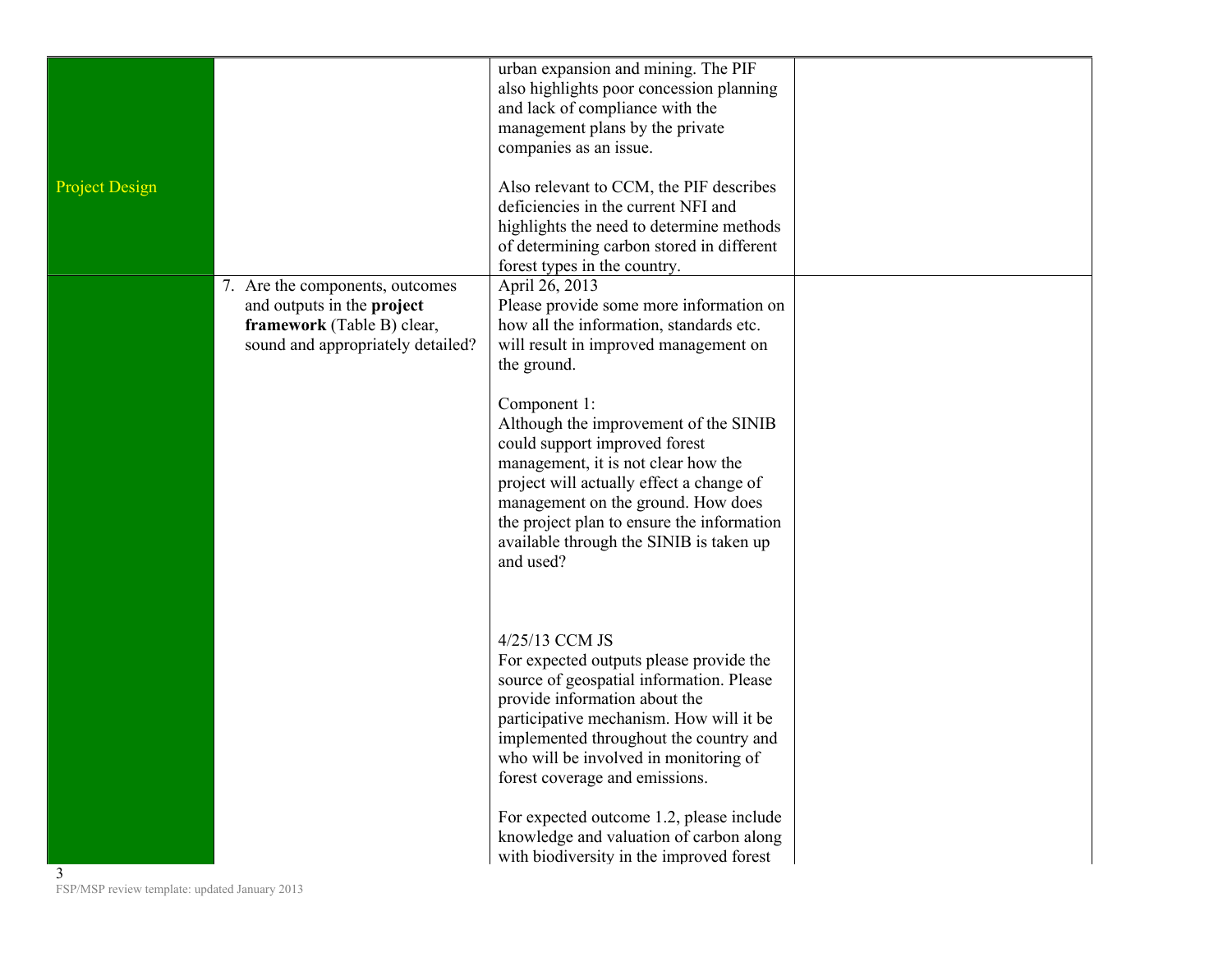and carbon hotspots are appropriately managed. Please adjust the outputs accordingly. For example, expected output 1.2.2 could use information from 1.1.4 to include carbon in the thematic maps. Similarly expected 1.2.5 needs to include information that would link forest management to carbon emissions and storage change.

Component 2:

What incentives (mentioned in the Project objective) are going to be used to ensure local communities are willing to follow the AOPs that will be developed? The probity of developing a national certification scheme for forests is questioned. Developing certification schemes relies on demand for certified products. What evidence is there that a Venezuelan scheme will have sufficient standing in the market to be sustainable? What markets are being targeted? Why is this process not linked to existing certification schemes such as FSC?

4/26/13 CCM JS

Please clarify the locations of the project intervention through this component. It may benefit to rethink this component so that it builds on the information systems and knowledge built in component 1 and implements forest management plans to address the identified drivers.

Component 3: 4/26/13 CCM JS For output 3.1.2 provide rationale for national coordinating mechanism. For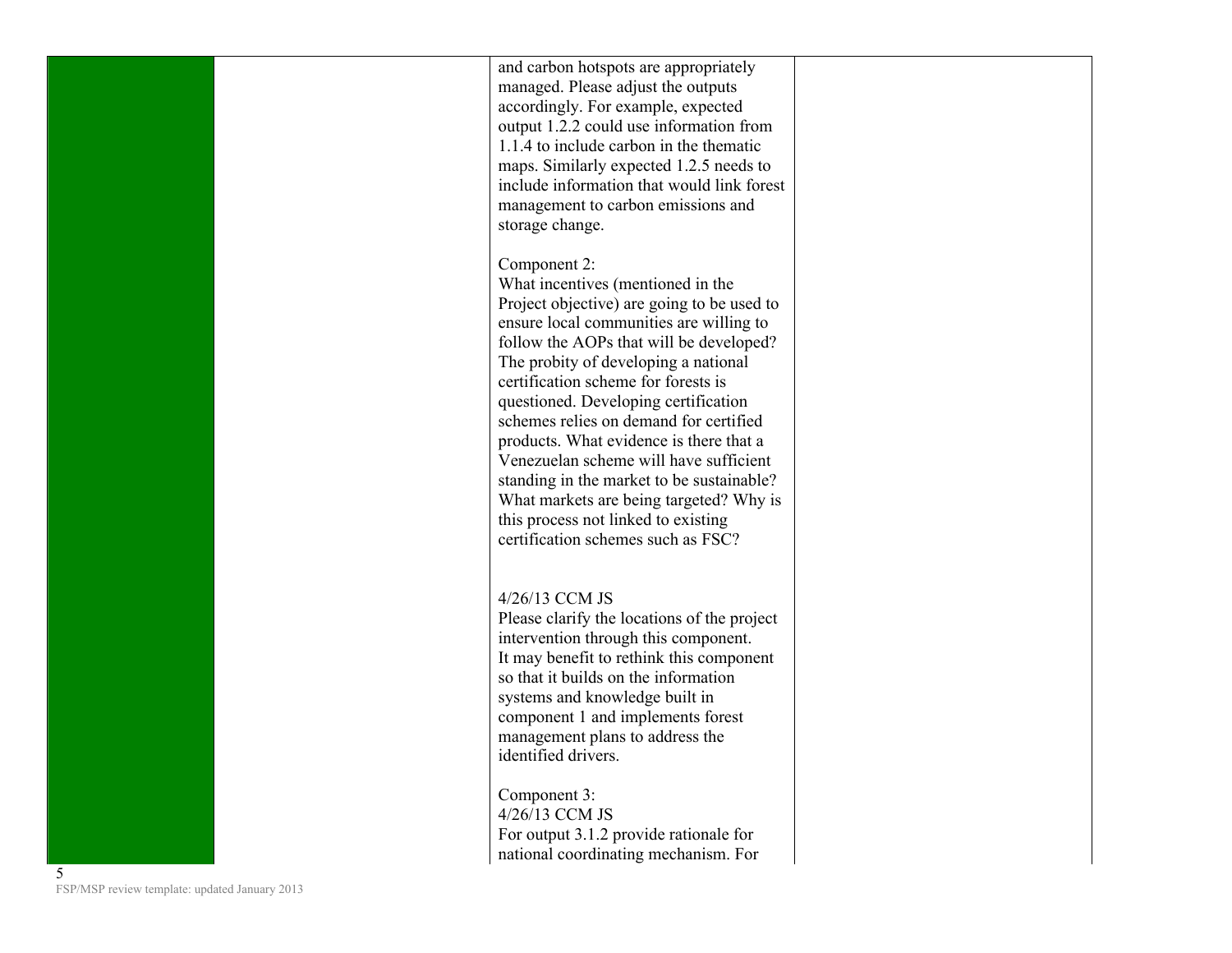|                                                                                                      | level coordination seem more<br>appropriate.                                                                                                                                                                                                                  |  |
|------------------------------------------------------------------------------------------------------|---------------------------------------------------------------------------------------------------------------------------------------------------------------------------------------------------------------------------------------------------------------|--|
|                                                                                                      | For outcome 3.2, please consider<br>focusing on value chain analysis and<br>appropriate market adjustments so that<br>pressures on the forests could be reduced.                                                                                              |  |
|                                                                                                      | July 11, 2013<br>Additional details about certification<br>scheme and links to performance-based<br>incentive measures have been added.                                                                                                                       |  |
|                                                                                                      | Details of SINIB being used for<br>development of management zoning and<br>operational planning as well as within<br>development of management standards<br>for certification have been added.                                                                |  |
|                                                                                                      | Priorities regarding forest carbon have<br>been included in the project components<br>and the linkages among outputs have<br>been clarified. Clarifications regarding<br>project locations and interest in national<br>level of coordination are appreciated. |  |
|                                                                                                      | Cleared.                                                                                                                                                                                                                                                      |  |
|                                                                                                      | By CEO endorsement it is requested that<br>the process and type of engagement with<br>local stakeholders in forest (carbon)<br>monitoring be elaborated. The details on<br>the selected subsidy and support<br>programmes are also expected during the        |  |
| 8. (a) Are global environmental/                                                                     | endorsement stage.<br>April 26, 2013                                                                                                                                                                                                                          |  |
| adaptation benefits identified? (b)<br>Is the description of the<br>incremental/additional reasoning | The GEBs derived from the project are<br>not clear.                                                                                                                                                                                                           |  |
| sound and appropriate?                                                                               | Component 1: The link between the<br>information system and changed forest                                                                                                                                                                                    |  |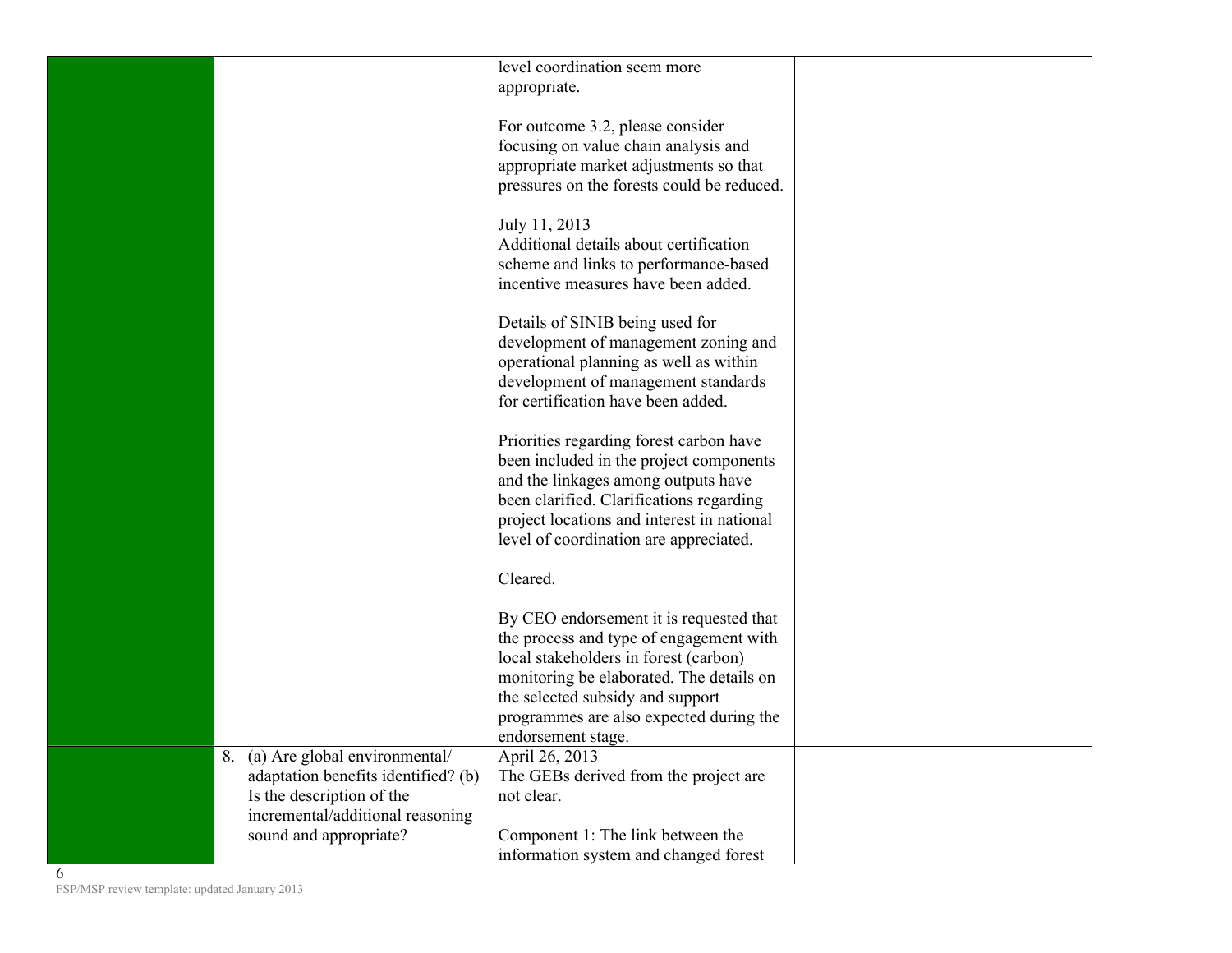| Component 2: The development of a          |
|--------------------------------------------|
| certification scheme on its own but rather |
| its uptake and implementation of           |
| standards will improve forest              |
| management. How is the project ensuring    |
| implementation on the ground? Is there     |
| any target for area certified under the    |
| proposed scheme?                           |
|                                            |

## 4/26/13 CCM JS

Not clear. In case of CCM the following concerns need to be addressed to understand the GEBs through the project. a) Articulation of project activities that would use information generated and capacity built in component 1 and 2 to implement SFM activities designed to address the identified drivers. b) An estimate of tCO2e to be sequestered through the project is provided. However, the calculation used to achieve this estimation is unclear. Estimation of tCO2e being emitted in the baseline scenario in the project target locations and the amount of tCO2e emissions that will be reduced due to project SFM interventions should be provided. Preliminary Tier 1 level estimations are sufficient at this stage.

## July 11, 2013

Addressed. Calculations and estimations presented for CO2e are adequate for PIF stage. Cleared.

By CEO endorsement, please identify deforestation rate, forest types at the target locations, species to be used for agroforestry, and use the location specific information toestimate CO2 sequestered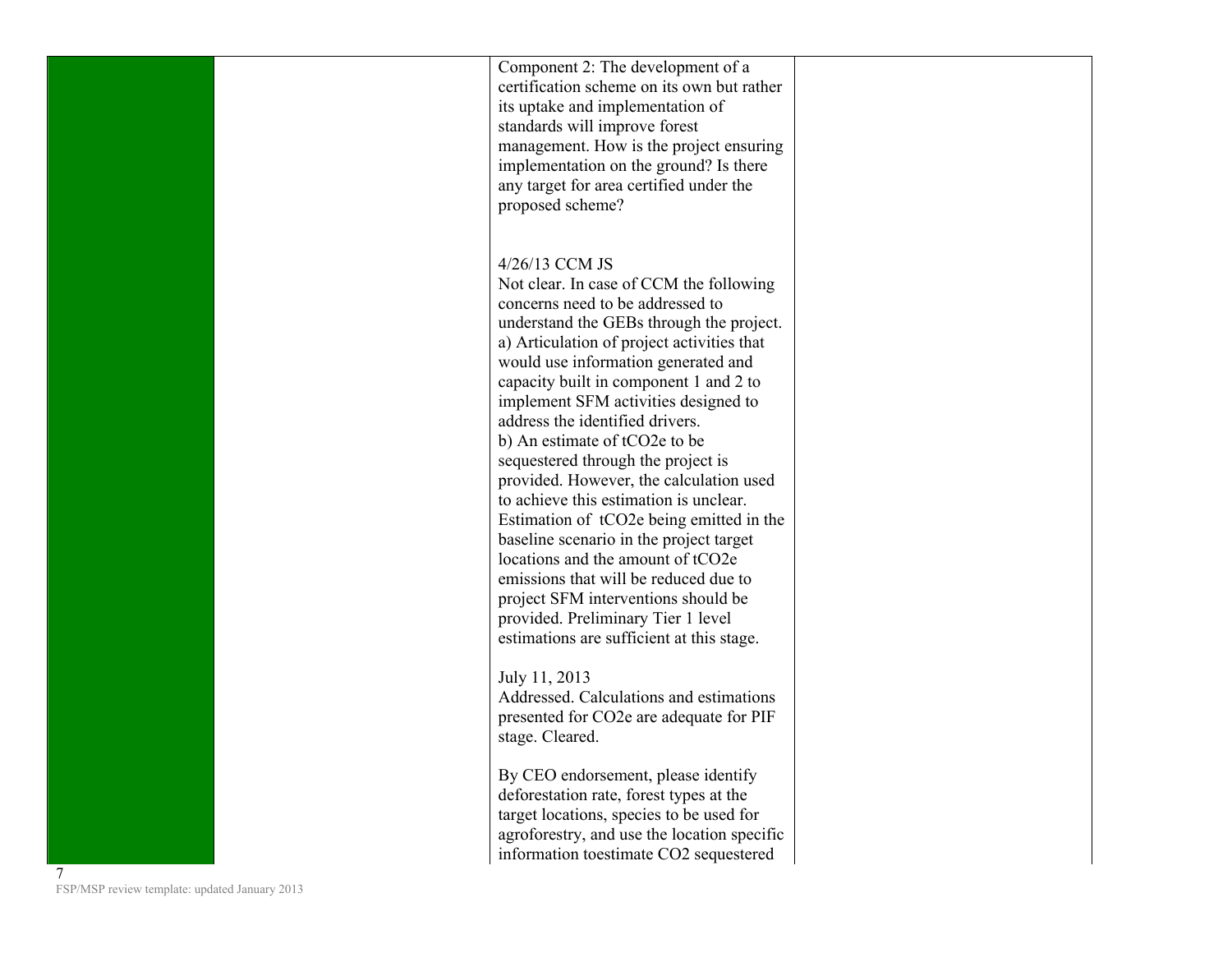| 9. Is there a clear description of:<br>a) the socio-economic benefits,<br>including gender dimensions, to<br>be delivered by the project, and                             |                                                                                                                                                                                                                                             |  |
|---------------------------------------------------------------------------------------------------------------------------------------------------------------------------|---------------------------------------------------------------------------------------------------------------------------------------------------------------------------------------------------------------------------------------------|--|
| b) how will the delivery of such<br>benefits support the achievement<br>of incremental/additional<br>benefits?                                                            |                                                                                                                                                                                                                                             |  |
| 10. Is the role of public participation,<br>including CSOs, and indigenous<br>peoples where relevant, identified<br>and explicit means for their<br>engagement explained? | 4/25/13 CCM JS<br>No. Please identify organizations that<br>could be trained to track deforestation<br>and GHG emissions.                                                                                                                   |  |
|                                                                                                                                                                           | Also fuller description of participation of<br>stakeholders particularly local<br>communities expected at CEO<br>Endorsement.                                                                                                               |  |
|                                                                                                                                                                           | July 11, 2013<br>Explanation provided is adequate for PIF<br>stage. As requested in the earlier review a<br>full description of local communities                                                                                           |  |
|                                                                                                                                                                           | including their role in tracking<br>deforestation and carbon monitoring is<br>expected by CEO endorsement. Please<br>also describe at the endorsement stage<br>how the project will deal with the<br>indigenous communities in the reserve. |  |
| 11. Does the project take into account<br>potential major risks, including<br>the consequences of climate<br>change, and describes sufficient                             | April 26, 2013<br>Adequate at PIF stage. Detailed analysis<br>expected at CEO Endorsement.                                                                                                                                                  |  |
| risk mitigation measures? (e.g.,<br>measures to enhance climate<br>resilience)                                                                                            | July 23, 2013<br>By CEO Endorsement please provide<br>clear description of how the project<br>implementation arrangements will be<br>constructed to maximize the potential for                                                              |  |
|                                                                                                                                                                           | ensuring progress of the project and<br>includes adequate provision for<br>monitoring project implementation and<br>means for addressing issues arising.                                                                                    |  |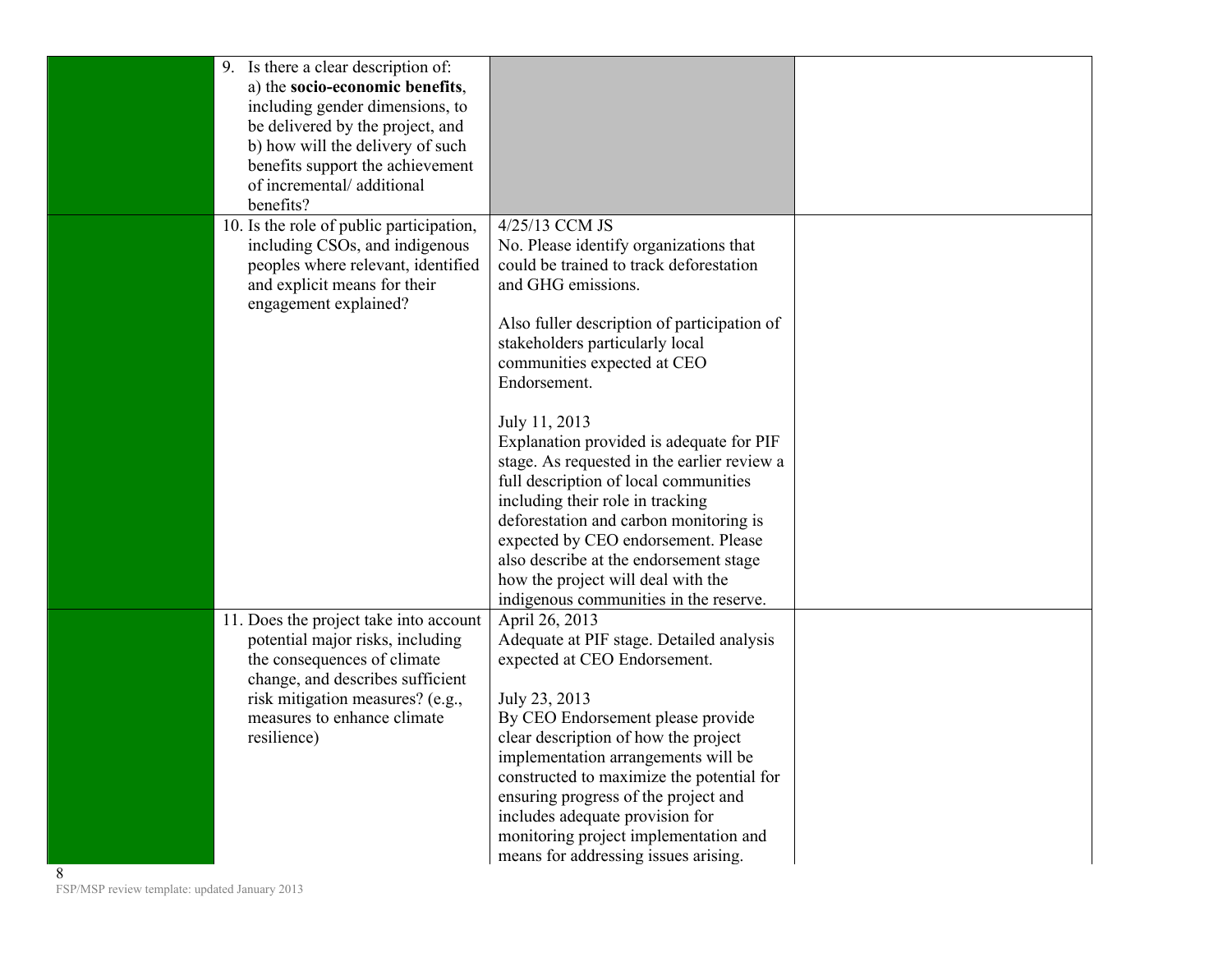| 12. Is the project consistent and<br>properly coordinated with other<br>related initiatives in the country                                                                                                                                                                                                                                                                                                                             | April 26, 2013<br>Yes. Full details of how the project will<br>coordinate with other activities is                                                                                                                                                                                                                                                                                                                                                                                                                                                                                                                                                                                                                                                                                                                                                   |
|----------------------------------------------------------------------------------------------------------------------------------------------------------------------------------------------------------------------------------------------------------------------------------------------------------------------------------------------------------------------------------------------------------------------------------------|------------------------------------------------------------------------------------------------------------------------------------------------------------------------------------------------------------------------------------------------------------------------------------------------------------------------------------------------------------------------------------------------------------------------------------------------------------------------------------------------------------------------------------------------------------------------------------------------------------------------------------------------------------------------------------------------------------------------------------------------------------------------------------------------------------------------------------------------------|
| or in the region?<br>13. Comment on the project's<br>innovative aspects,<br>sustainability, and potential for<br>scaling up.<br>Assess whether the project is<br>innovative and if so, how,<br>and if not, why not.<br>Assess the project's strategy<br>for sustainability, and the<br>likelihood of achieving this<br>based on GEF and Agency<br>experience.<br>Assess the potential for<br>scaling up the project's<br>intervention. | expected at CEO Endorsement.<br>April 26, 2013<br>The coordination between BD/CC/LD<br>within the forest context is innovative<br>within a national context. Forest<br>certification is also at a nascent stage in<br>Venezuela and therefore clearly novel in<br>its application. Please provide some more<br>detail on how the longevity of<br>Components 2 and 3 are to be secured. A<br>five year project is a relatively short<br>period of time for the implementation of<br>new forest management practices,<br>certification scheme development and<br>restoration initiatives. What mechanisms<br>are anticipated that will ensure<br>continuation after the project lifetime?<br>July 11, 2013<br>Links to government policy framework<br>has been strengthened and the synergy<br>with public incentive mechanisms<br>clarified. Cleared. |
| 14. Is the project structure/design<br>sufficiently close to what was<br>presented at PIF, with clear<br>justifications for changes?                                                                                                                                                                                                                                                                                                   |                                                                                                                                                                                                                                                                                                                                                                                                                                                                                                                                                                                                                                                                                                                                                                                                                                                      |
| 15. Has the cost-effectiveness of the<br>project been sufficiently<br>demonstrated, including the cost-<br>effectiveness of the project<br>design as compared to alternative<br>approaches to achieve similar<br>benefits?                                                                                                                                                                                                             |                                                                                                                                                                                                                                                                                                                                                                                                                                                                                                                                                                                                                                                                                                                                                                                                                                                      |
| 16. Is the GEF funding and co-<br>financing as indicated in Table B<br>appropriate and adequate to<br>achieve the expected outcomes<br>9                                                                                                                                                                                                                                                                                               | April 26, 2013<br>Yes generally appropriate for each<br>component.                                                                                                                                                                                                                                                                                                                                                                                                                                                                                                                                                                                                                                                                                                                                                                                   |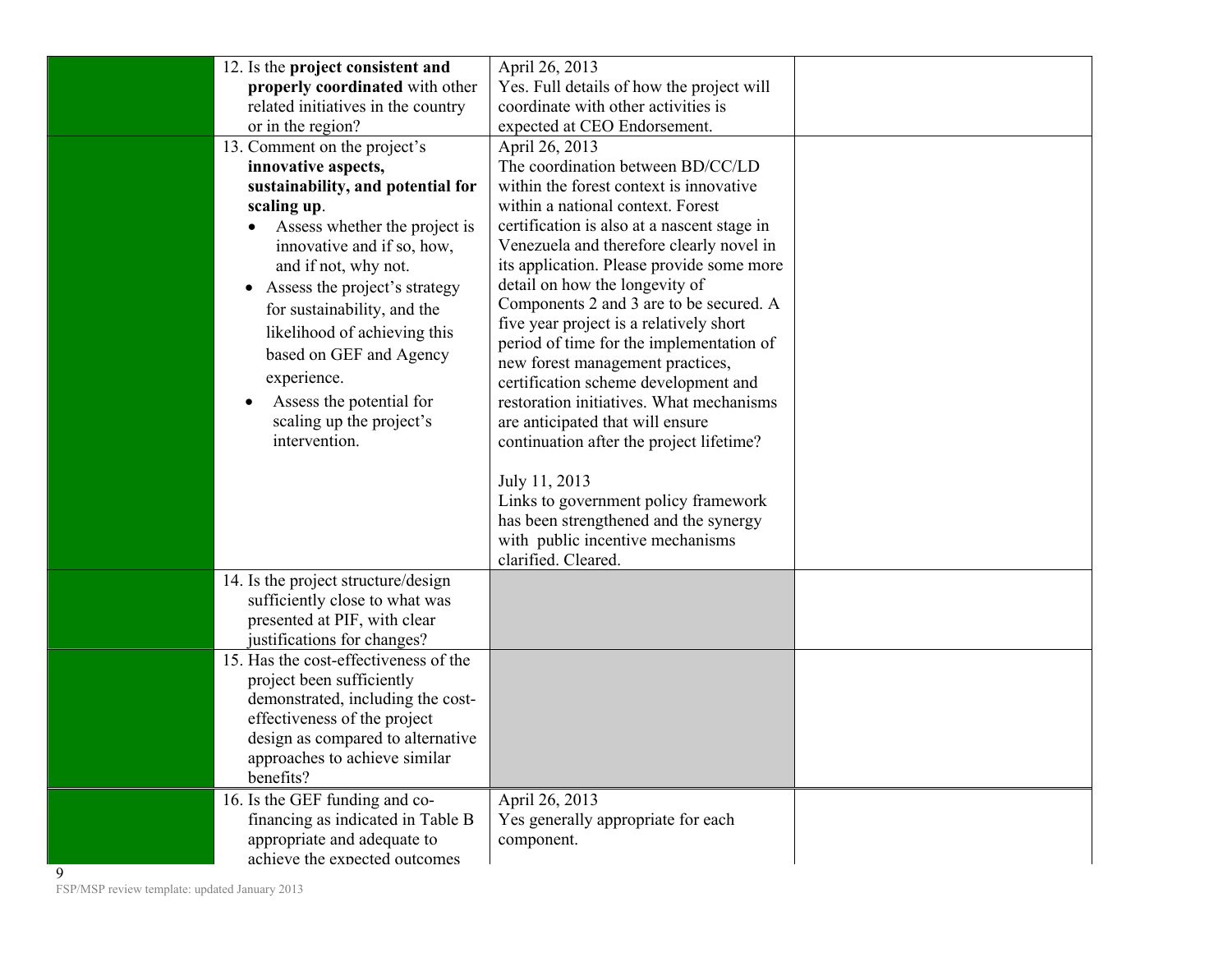| <b>Project Financing</b>                    |                                                                                                                                                                                                                                                                                                                                   |                                                                                                                                                                                                                                                                                    |  |
|---------------------------------------------|-----------------------------------------------------------------------------------------------------------------------------------------------------------------------------------------------------------------------------------------------------------------------------------------------------------------------------------|------------------------------------------------------------------------------------------------------------------------------------------------------------------------------------------------------------------------------------------------------------------------------------|--|
|                                             | 17. At PIF: Is the indicated amount<br>and composition of co-financing<br>as indicated in Table C adequate?<br>Is the amount that the Agency<br>bringing to the project in line<br>with its role?<br>At CEO endorsement: Has co-<br>financing been confirmed?<br>18. Is the funding level for project                             | April 26, 2013<br>Co-finance stands at \$25,700,000 which<br>is equal to a ratio of $1:3.1$ .<br>Please identify the type of co-finance in<br>Table C. Please also check co-finance<br>totals in Tables A, B and C.<br>FAO is providing \$230,000 in co-finance.<br>April 26, 2013 |  |
|                                             | management cost appropriate?                                                                                                                                                                                                                                                                                                      | PMC is at 4.9%                                                                                                                                                                                                                                                                     |  |
|                                             | 19. At PIF, is PPG requested? If the<br>requested amount deviates from<br>the norm, has the Agency<br>provided adequate justification<br>that the level requested is in line<br>with project design needs?<br>At CEO endorsement/ approval,<br>if PPG is completed, did Agency<br>report on the activities using the<br>PPG fund? | April 26, 2013<br>PPG is requested and is within allowable<br>norms.                                                                                                                                                                                                               |  |
|                                             | 20. If there is a non-grant<br>instrument in the project, is<br>there a reasonable calendar of<br>reflows included?                                                                                                                                                                                                               | April 26, 2013<br>There is no NGI.                                                                                                                                                                                                                                                 |  |
| <b>Project Monitoring</b><br>and Evaluation | 21. Have the appropriate Tracking<br><b>Tools</b> been included with<br>information for all relevant<br>indicators, as applicable?                                                                                                                                                                                                |                                                                                                                                                                                                                                                                                    |  |
|                                             | 22. Does the proposal include a<br>budgeted M&E Plan that<br>monitors and measures results<br>with indicators and targets?                                                                                                                                                                                                        |                                                                                                                                                                                                                                                                                    |  |
| <b>Agency Responses</b>                     | 23. Has the Agency adequately<br>responded to comments from:                                                                                                                                                                                                                                                                      |                                                                                                                                                                                                                                                                                    |  |
|                                             | $\bullet$ STAP?                                                                                                                                                                                                                                                                                                                   |                                                                                                                                                                                                                                                                                    |  |
|                                             | • Convention Secretariat?                                                                                                                                                                                                                                                                                                         |                                                                                                                                                                                                                                                                                    |  |
|                                             | The Council?                                                                                                                                                                                                                                                                                                                      |                                                                                                                                                                                                                                                                                    |  |
|                                             | • Other GEF Agencies?                                                                                                                                                                                                                                                                                                             |                                                                                                                                                                                                                                                                                    |  |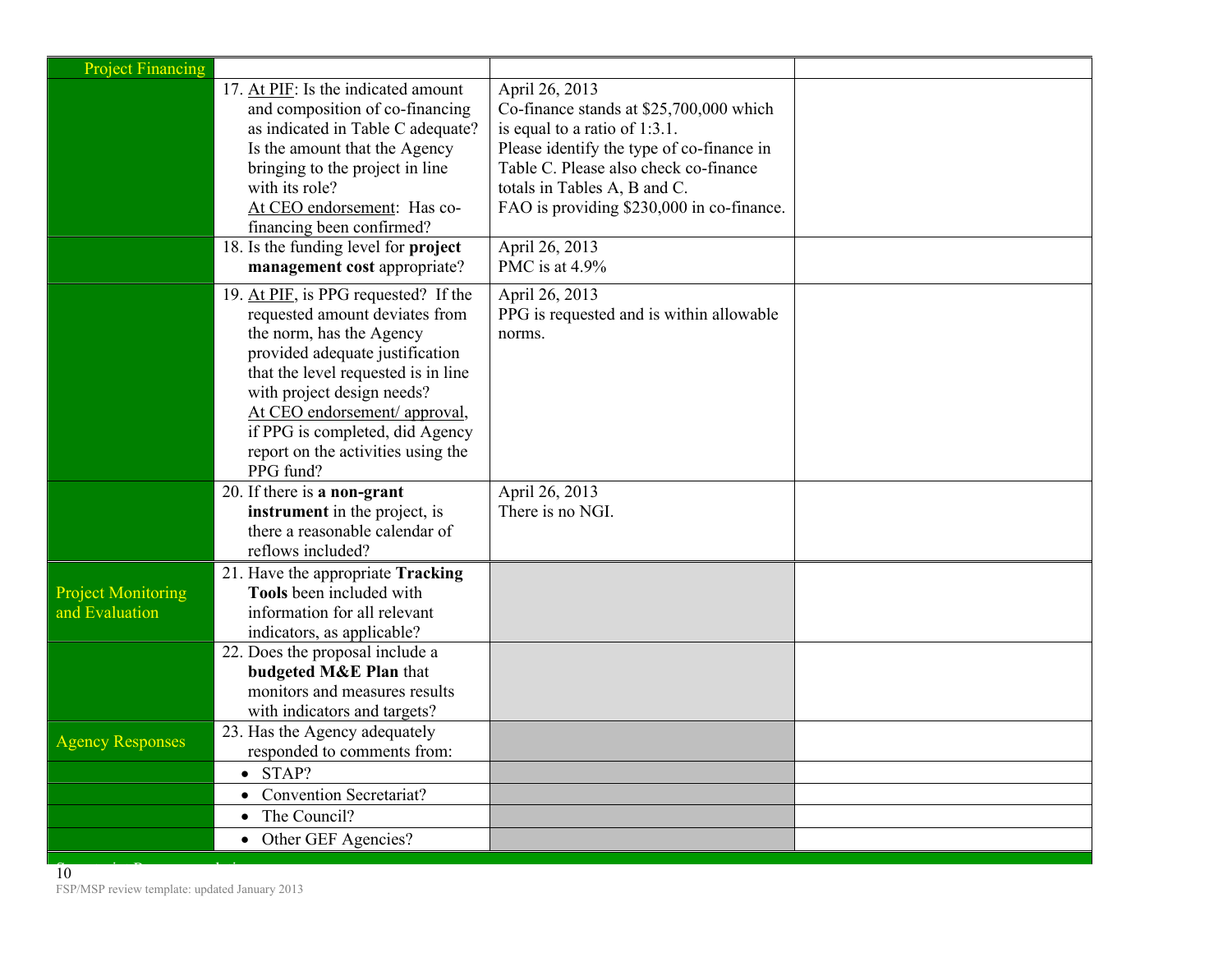|                          | 24. Is PIF clearance/approval   | April 26, 2013                             |  |
|--------------------------|---------------------------------|--------------------------------------------|--|
| Recommendation at        | being recommended?              | Not at this stage. Please address issues   |  |
| <b>PIF</b> Stage         |                                 | identified above.                          |  |
|                          |                                 |                                            |  |
|                          |                                 | July 23,2013                               |  |
|                          |                                 | Yes. All pending issues for PIF stage      |  |
|                          |                                 | have been addressed. The project is        |  |
|                          |                                 | technically cleared and may be included    |  |
|                          |                                 | in a subsequent work program.              |  |
|                          | 25. Items to consider at CEO    | Please see sections 7,8, 10, 11 and 12.    |  |
|                          | endorsement/approval.           | By CEO endorsement please ensure           |  |
|                          |                                 | 1. The process and type of engagement      |  |
|                          |                                 | with local stakeholders in forest (carbon) |  |
|                          |                                 | monitoring be elaborated. The details on   |  |
|                          |                                 | the selected subsidy and support           |  |
|                          |                                 | programmes are also expect during the      |  |
|                          |                                 | endorsement stage.                         |  |
|                          |                                 | 2. Please identify deforestation rate,     |  |
|                          |                                 | forest types at the target locations,      |  |
|                          |                                 | species to be used for agroforestry, and   |  |
|                          |                                 | use the location specific information to   |  |
|                          |                                 | estimate CO2 sequestered and emissions     |  |
|                          |                                 | avoided.                                   |  |
|                          |                                 | 3. A full description of local             |  |
|                          |                                 | communities' engagement including their    |  |
|                          |                                 | role in tracking deforestation and carbon  |  |
|                          |                                 | monitoring is provided.                    |  |
|                          |                                 | 4. Details of how the project will deal    |  |
|                          |                                 | with the indigenous communities in the     |  |
|                          |                                 | reserve is provided.                       |  |
|                          |                                 | 5. Full treatment of risks and mitigation  |  |
|                          |                                 | measures is developed including clear      |  |
|                          |                                 | description of the project implementation  |  |
|                          |                                 | arrangements and adequate provision for    |  |
|                          |                                 | monitoring project implementation and      |  |
|                          |                                 | means for addressing issues arising.       |  |
| <b>Recommendation at</b> | 26. Is CEO endorsement/approval |                                            |  |
| <b>CEO</b> Endorsement/  | being recommended?              |                                            |  |
| Approval                 |                                 |                                            |  |
|                          | First review*                   | April 26, 2013                             |  |
|                          |                                 |                                            |  |